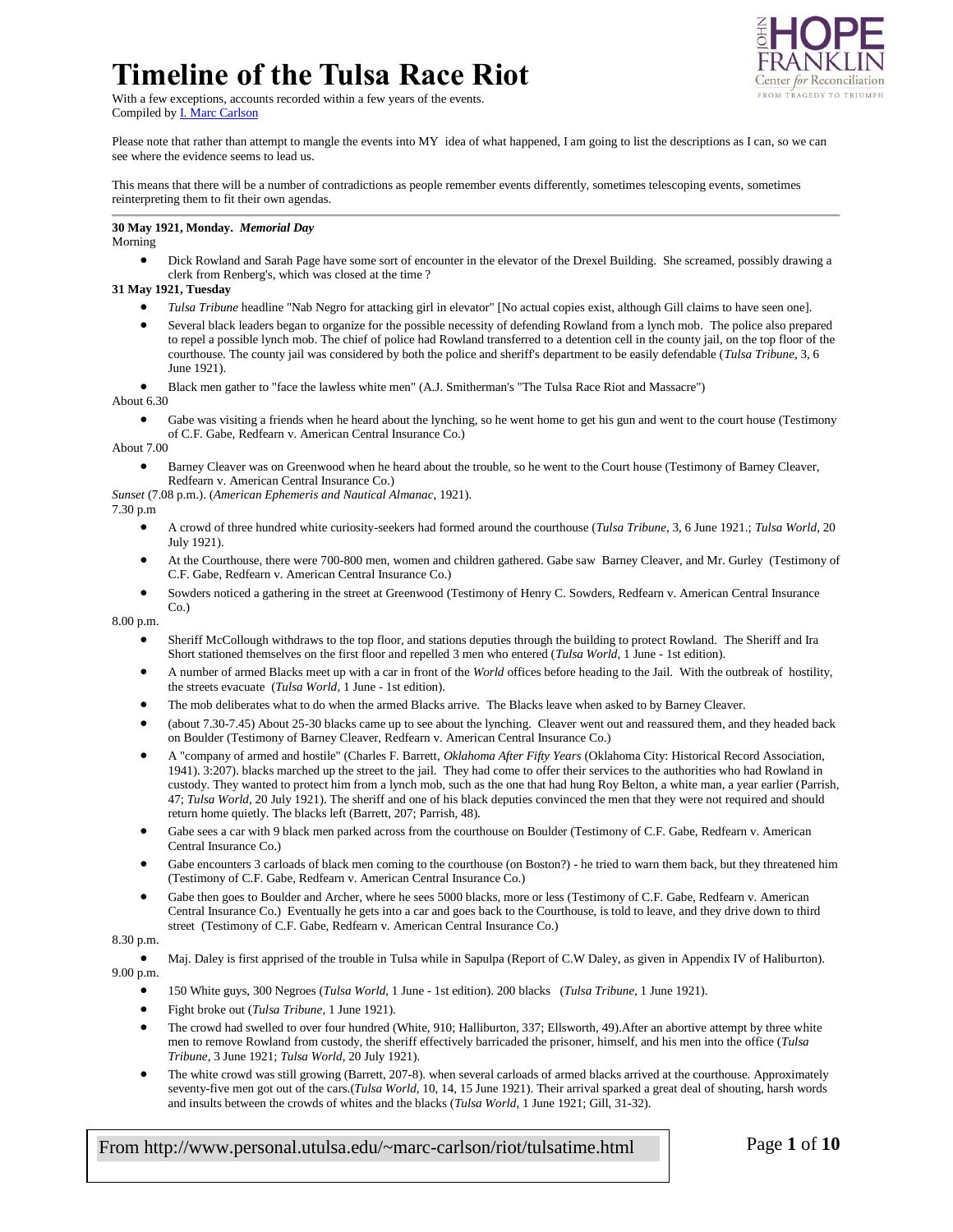

With a few exceptions, accounts recorded within a few years of the events. Compiled b[y I. Marc Carlson](mailto:marc-carlson@utulsa.edu)

- MAJ. Paul Brown sends out two of his Sgt's to round up the people in his unit together (Report of Paul Brown, as given in Appendix IV of Haliburton).
- MAJ. Bell is alerted by Sgt Payne and Pvt. Canton of B Company that armed men were converging on the Courthouse, but he is not too disturbed. He went to the Armory anyway. After talking to the Sheriff, he ordered all the men currently at the Armory to remain. It is reported that the Blacks are driving around town in a threatening mood.
- MAJ. Bell ordered that the remainder of the units be notified as best as possible to report to the armory without giving any alarm (Report of James Bell, as given in Appendix IV of Haliburton; Report of Frank Van Voorhis, as given in Appendix IV of Haliburton). He then returned home to get his uniform. He is alerted by a runner that a mob is trying to break into the Armory. Backed by Cpt. Van Voorhis, and Sgt. Leo Irish of the Police department, they are driven off (Report of James Bell, as given in Appendix IV of Haliburton).
- Blacks said to be organizing a call to arms at the plant of the *Tulsa Star*, according to O. W. Gurley*.* Smitherman was advising people to remain calm. (*Tulsa Tribune*, 4 June 1921).

#### 9-9.30 p.m.

 Redfearn closed the Dixie Theater because he saw a "colored girl" going from person to person, telling them something. Looking outside he saw several men in the street, talking and bunched up, saying that there was going to be a lynching (Testimony of William Redfearn, Redfearn v. American Central Insurance Co.)

9.30 p.m.

- CPT. Van Voorhis was at the armory when the call came from the Sheriff's and Police departments asking for help stop the rioting. No one left the Armory until direct orders came from TLC Rooney at 10.30 (Report of Frank Van Voorhis, as given in Appendix IV of Haliburton).
- Redfearn went to the courthouse, saw about 50-60 people out front, he was asked to go back and try to convince people to not come up town (Testimony of William Redfearn, Redfearn v. American Central Insurance Co.)

#### 10:00 p.m.

- P.O. J. L. Wilson TPD, was at 2d and Cincinnati and fell into a large crowd of armed Blacks who threatened to lynch him. His life was saved by a shoeshine/preacher. They let him go (*Tulsa World*, 1 June - 1st edition).
- 200 Whites at courthouse refusing to disperse (*Tulsa World*, 1 June 1st edition).
- Fight broke out at 10 (*Tulsa Tribune*, 1 June 1921).
- MAJ. Byron Kirkpatrick is at home, and notices armed men in Vehicles speeding west along 6th. Shortly afterwards, there were a number of shots fired into the air at 5th and Elgin (Report of Byron Kirkpatrick, as given in Appendix IV of Haliburton). He called LTC Rooney (Report of Byron Kirkpatrick, as given in Appendix IV of Haliburton).
- MAJ. Bell refuses to send out men until the unit has been activated, but has his men ready their weapons and ammunition anyway (Report of James Bell, as given in Appendix IV of Haliburton).
- Redfearn returned to Greenwood, and the street was full of blacks, a number armed, standing in groups talking, and told them that he had been assured there wouldn't be a lynching (Testimony of William Redfearn, Redfearn v. American Central Insurance Co.) [Then he went home]

10.10 p.m.

 LTC Rooney, CPT. Vann and others arrive at Kirkpatrick's home (Report of Byron Kirkpatrick, as given in Appendix IV of Haliburton).

10.13 p.m.

 MAJ. Kirkpatrick reaches the Adjutant General in Oklahoma City (Report of Byron Kirkpatrick, as given in Appendix IV of Haliburton).

10.15 p.m.

- A white man (James Greeson?) killed by a stray shot through the head (*Tulsa Tribune*, 1 June 1921). At least one black was injured as Det. E.S. MacQueen began firing into them (*Tulsa Tribune*, 1 June 1921).
- Fighting breaks out [ by a shot from "Johnny Cole", and Andy Brown] [-2 wounded. Negroes taken to police station. At least one expected to die.] (*Tulsa World*, 1 June - 1st edition).1 injured Negro at police Station -expected to die. 2 were injured in initial shooting.

2 white men killed, shot through the head. In first shooting? Curd Miller was hit in this exchange, taken to the hospital and released (*Tulsa World*, 1 June - 1st edition).

- Gurley then drove to the Courthouse and offered his help to the Sheriff, when 40-50 people marched up, led by two brothers named Mann, Jake Mayes, and a man named Anderson. Gurley says Mann fired the first shot. (*Tulsa Tribune*, 4 June 1921).
- First one shot, then three triggered the battle. Four white "lynchers" died, and many more were wounded. (A. J. Smitherman's "The Tulsa Race Riot and Massacre")
- The 'spark' that touched off the riot was an incident between a white deputy and an armed black man outside the courthouse. The deputy was attempting to disarm one of the blacks when the gun for which they were wrestling discharged. The following is account collated from the several different versions of what happened. The most informative accounts are in the *Tulsa World*, 1 June 1921; *Tulsa Tribune*, 1 June 1921; and Ellsworth, 52. John McQueen, a white deputy, approached Johnny Cole, an armed black veteran who was leaning in an open automobile doorway. Indicating the army issue .45 Colt automatic that Cole was holding, McQueen asked, "Nigger, What are you doing with that pistol?"

"I a.m. going to use it, if I need to." Cody replied.

"No, you'll give it to me." The deputy reached for the weapon.

"Like Hell I will." was Cody's response. As they wrestled for the pistol it discharged, striking Andy Brown, a black man, in the chest, and killing him (or wounding him, with him dying later, either on the street because no one would let ambulances near him - or later in the Police Station).

From http://www.personal.utulsa.edu/~marc-carlson/riot/tulsatime.html Page **2** of **10**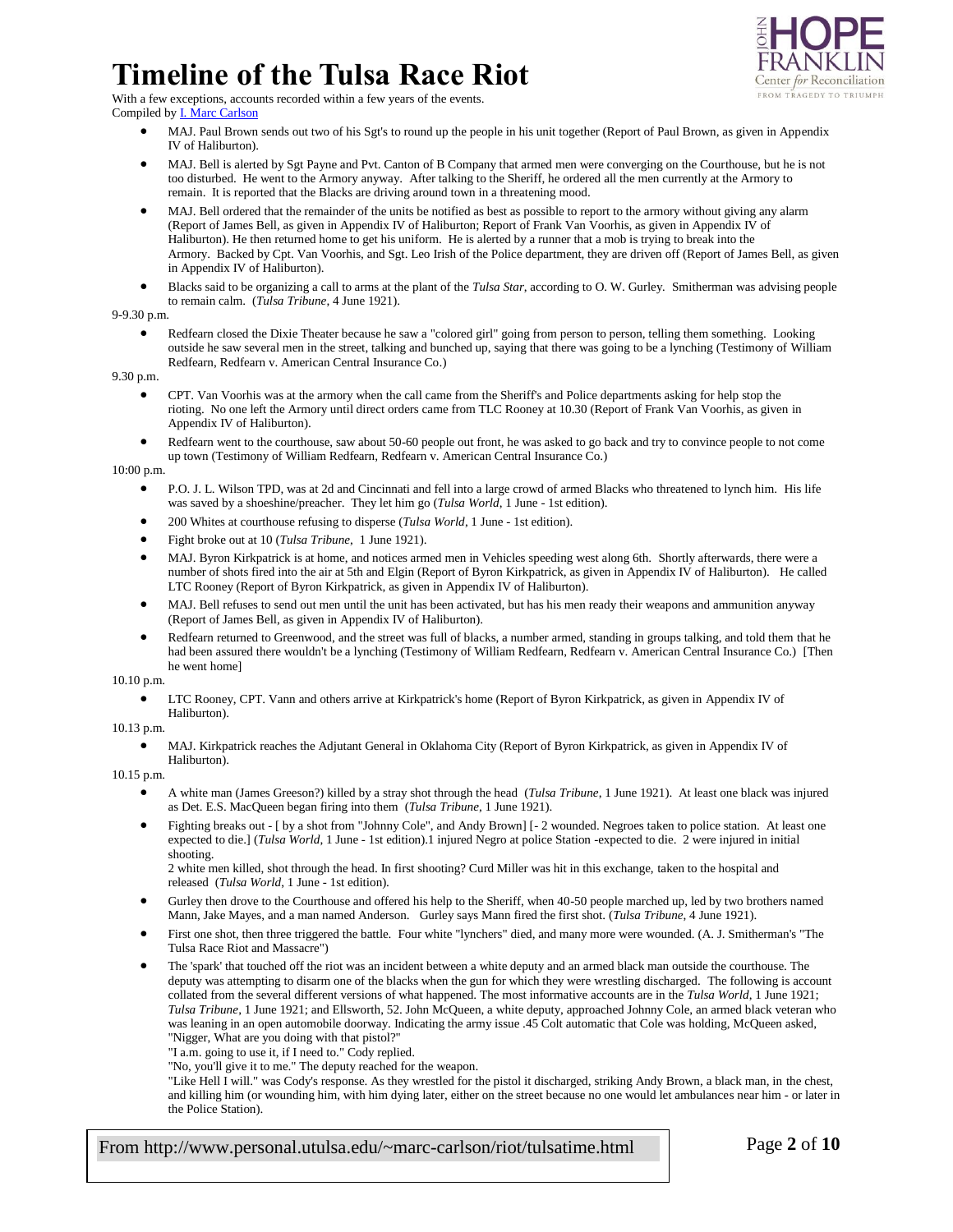

With a few exceptions, accounts recorded within a few years of the events. Compiled by **I. Marc Carlson** 

- Cleaver says he was inside, and only heard about the start of the Riot when a Lawyer came in announcing there were a lot of armed blacks outside. The Sheriff and a number of Deputies, including Cleaver went out to find a large white crowd with women and children, and a large black group. The blacks were being headed back towards Boston when a gun was fired (Testimony of Barney Cleaver, Redfearn v. American Central Insurance Co.)
- The Tulsa National Guard command communicated with higher headquarter in order to keep those up the chain of command abreast of the disturbance. General Charles F. Barrett, the National Guard Adjutant General, who was in constant communication with both the Tulsa unit and the Governor, told the unit's officers that they should mobilize only to guard the armory, and that they were to assist the civil authorities if necessary. The Governor was the only person who could mobilize the unit, and he could not officially do so unless the civil authorities felt that they were no longer able to control the situation (MAJ. James A. Bell, Report on the activities of the National Guard on the night of May 31st and June 1st, 1921, to Lt. Col. L. J. F. Rooney, 2 July 1921 (Governor James B. A. Robertson Paper, Oklahoma State Archives, Oklahoma City).; *Tulsa World*, 10, 14, 15 June 1921).
- Gabe is on Third nearing Boston when he hears the shooting start (Testimony of C.F. Gabe, Redfearn v. American Central Insurance Co.)

10.20 p.m.

 MAJ. Kirkpatrick is picked up and taken to the Armory (Report of Byron Kirkpatrick, as given in Appendix IV of Haliburton). The service truck was being loaded with 10-15 men to go to the City Jail (Report of Byron Kirkpatrick, as given in Appendix IV of Haliburton).

10.30 p.m.

- Gen. Barrett, the Adjutant General advises that Company B, and the Service Company be mobilized at once and sent to assist the civil authorities (Report of James Bell, as given in Appendix IV of Haliburton). It was while speaking to the General that LTC Rooney showed up and took command (Report of James Bell, as given in Appendix IV of Haliburton). LTC Rooney ordered CPT. Van Voorhis to take two officers and sixteen men to go to the Police Station, leaving seven men at the Armory to guard it (Report of Frank Van Voorhis, as given in Appendix IV of Haliburton).
- The mob breaks in to two groups, one moving east to Main, then North. On the West side, general fighting at 6th and Boulder (about a hundred whites). pushing the Blacks north on Boulder (*Tulsa World*, 1 June - 1st edition).
- Moving North on Boulder, an exchange of fire wounds a black man and a white guy. Both are taken to the Hospital (*Tulsa World*, 1 June - 1st edition).
- A group moving east on 6th. A group of four shoot two blacks in an alley (on 4th and one about 100 feet further north (*Tulsa World*, 1 June - 1st edition).
- A report is received that the Blacks are gathering at 1st and Cincinnati to invade the business district. Sporting Goods stores looted for firearms (*Tulsa World*, 1 June - 1st edition).
- Encounters took place between individual whites and groups of armed blacks near the railroad tracks.23 At the courthouse no violence had as yet occurred.
- Police Commissioner James Moore Adkison met a party of 60-70 blacks, armed with clubs, bricks, and guns three blocks north of the courthouse. He asked them to disarm, and when they refused, Adkison led them back to the railroad tracks where he left them. *Tulsa World*, 19 July 1921. Claud. Thomas "rescued" a young white woman from a large black mob at 1st and Cincinnati. The mob beat him up before he and the girl were released (*Tulsa Tribune*, June 1921).
- The crowd panicked and split into several confused groups. The armed blacks and the police began firing, first into the air, then eventually into the crowds and at each other. The police, quickly joined by the few armed whites, drove the blacks north. Many of the unarmed whites, led by a few police officers, broke into pawn shops and hardware stores searching for weapons and ammunition.25
- The battle rushed north, dividing along several of the main streets until it reached First Street. There the blacks drew, and for a short time held, a battle-line (*Tulsa World*, 1 June - 1st edition).
- Sentries were established at jail, and at 2d and Boulder and 2d and Main, to keep back crowds and traffic (Report of Byron Kirkpatrick, as given in Appendix IV of Haliburton).
- Three armed blacks became separated from the rest at 6th and Man, and were surrounded. 2 had consented to surrender when they all heard shots from the court house a block away, A white and a black went for the same gun -- a second Black shot the White through the foot. The blacks slpit up and fled (one ran west (towards the fighting) with a white man emptying his revolver at him - all rounds missed him). The other Blacks retreated back up Boulder and the alley behind the courthouse, firing as they went. As they emerged on 4th St. Heavy fighting on 4th at Boulder. One Black was killed on Boulder, one wounded near the alley. As the Blacks were in full withdrawal, the Whites began looting the Stores on Main, looking for weapons. A major fight began at 2d and Cincinnati 20 minutes later -- one man wounded on the steps of the Hotel Tulsa a block away. The Blacks retreated back across the Frisco Tracks and "trenchified" themselves (*Tulsa Tribune*, 1 June 1921).
- Gabe is going down 6th when two men come out of an alley and one threatens to shoot him. Gabe is on Cheyenne, heard a black had been killed, met with Police Commissioner Adkinson, then met deputy Smitherman on Detroit and Smitherman asked him to help stop the rioting; then he went and asked Stratford for help, but he wouldn't; then he went to Archer and Cincinnati, where he heard glass breaking on Main. Someone fired a shot while he was on Cincinnati, hitting another man. (Testimony of C.F. Gabe, Redfearn v. American Central Insurance Co.)
- (about 10-1030 -- Mr. Cotton, the manager of the Dreamland tells Sowders to cut the houselights back on. Cotton said there was some excitement on the street (Testimony of Henry C. Sowders, Redfearn v. American Central Insurance Co.) There was some hollering and the house was cleared very quickly. When he tired to leave he found his car was full of 9 blacks. He was placed on the back of a Ford truck and driven to the police station. On the way he saw Officer Pack trying to hold people back at the tracks; at Cincinnati, they nearly ran over a black man standing in the middle of the street shooting, and two others lying in the street; going up Main they saw Dick Bardon's pawn shop being looted. He mad his report to the police and went home (Testimony of Henry C. Sowders, Redfearn v. American Central Insurance Co.)

From http://www.personal.utulsa.edu/~marc-carlson/riot/tulsatime.html Page **3** of **10**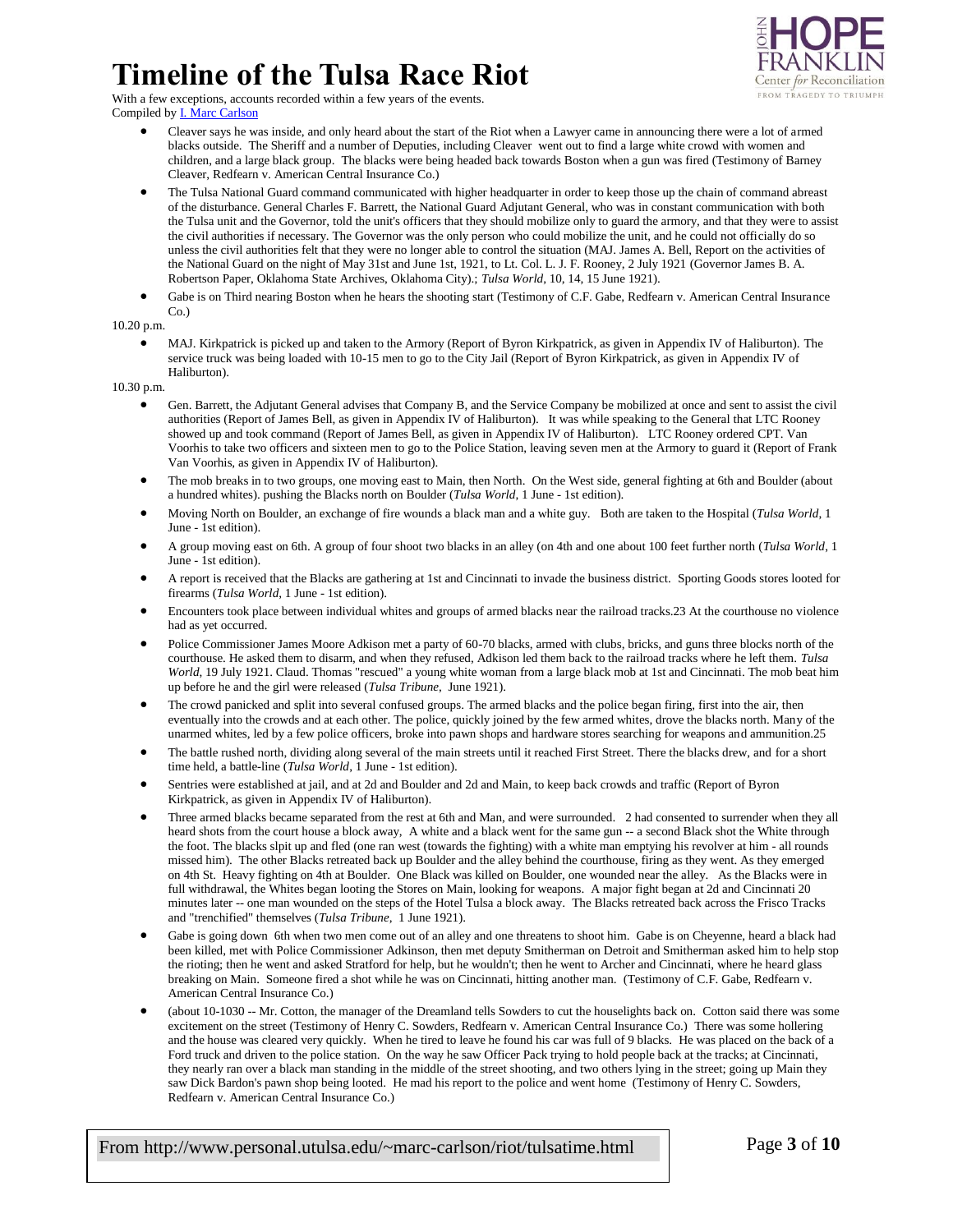### **Timeline of the Tulsa Race Riot** With a few exceptions, accounts recorded within a few years of the events.



Compiled b[y I. Marc Carlson](mailto:marc-carlson@utulsa.edu)

- The black veterans establish a defensive line that can't be broken (A.J. Smitherman's "The Tulsa Race Riot and Massacre")
- about 10:45 p.m.
	- "Train from Oklahoma city to Muskogee was stopped at the Katy Station about 10:45, May 31st, and was held until about 6:00 am, June 1st. Negroes were retreating from the south past the station. Armed white mob pursuing contained a large number of teenagers, women and men, many under the influence of whiskey, who were out of control and wildly shooting. The mob boarded the train and removed all Negroes from the segregated cars. Blacks trying to surrender and those in the streets were randomly killed" (*Muskogee Democrat*, 6-2-21, pg.10, as cited in O'Brien, W.M. *Who speaks for us?*)

11:00 p.m.

- "300" men had been armed, and were being drilled and coached, organized into companies of 50 men each. Police Commissioner and Inspector of police, with "part of the home guard company" started forming armed white men into companies and marching these into advantageous positions" - blocking off the black egress from the district (*Tulsa World*, 1 June - 1st edition).
- "Hundreds", or "45" cars brought into service (*Tulsa World*, 1 June 1st edition).
- LTC Rooney and the National Guard showed up on trucks (*Tulsa World*, 1 June 1st edition).
- H.L. Curry is hit by a stray shot when he stopped his car for water at 5th and Boston, coming from a group of Blacks coming west up Fifth (*Tulsa World*, 1 June - 1st edition).
- During the fight (sometime) two White women watched a large Black man get chased by a White in a car, and get gunned down at Fourth and Main (*Tulsa Tribune*, 1 June 1921).
- CPT McCuen reports for duty at the armory. He is quickly sent with 20 men "equipped for riot duty" to report to LTC Rooney at the police station. They are assigned to keep people from entering 2d between Main and Boulder (Report of John W. McCuen)
- Gabe saw a man shooting out the lights at the Frisco Depot. Later he saw some men on Boston with a torch. It took three men to get the torches to a little shack and set it on fire. Then he went home to bed (Testimony of C.F. Gabe, Redfearn v. American Central Insurance Co.)
- "Whites begin massing to the south of the depot and engage in sporadic shooting with the blacks" (*Tulsa Tribune*, 6-1-21, pg.3 & 5, as cited in O'Brien, W.M. *Who speaks for us?*)

#### 11.40 p.m.

MAJ. Daley arrived at the West Tulsa bridge (Report of C.W Daley, as given in Appendix IV of Haliburton).

????

- One White was killed and two were injured at the Frisco tracks, and one at Madison and the Tracks. (*Tulsa Tribune*, 1 June 1921).
- Madison and Frisco Tracks. A brakeman on an east bound freight train was shot in the face and chest, by a Black sharpshooter aiming at a 16 year hobo [G.T. Prunkard, conductor] (*Tulsa World*, 1 June - 1st edition).
- Robert Palmer was struck while waiting for a train to pass at Main and the Frisco tracks.

### **1 June 1921, Wednesday**

by 12-1 a.m.

- "Thousands" of whites (armed men, inquisitive women). mass on 2d St. from Boston to Boulder (most east from Main). many present to quell an uprising of blacks (*Tulsa World*, 1 June - 1st edition).
- A group of four Blacks hiding in the weeds at Archer and Frisco were being pursued by one groups of Whites.
- A. B. Stick is struck while standing at the Cincinnati entrance to Hotel Tulsa (*Tulsa World*, 1 June 1st edition).
- Lee Fisher is struck while standing at the corner of 1st and Cincinnati (*Tulsa World*, 1 June 1st edition).
- L. C. Slinkard is struck by one of the Black skirmish cars while crossing main at the Frisco tracks (*Tulsa World*, 1 June 1st edition).
- Ed Austin was hit in the left foot while on south side of a drug store (*Tulsa World*, 1 June 1st edition).
- E. F. Bershmer was struck in the left and hand leg at First and Detroit (*Tulsa World*, 1 June 1st edition).
- Guardsmen face down people intent on gaining access to the Armory's weapons (*Tulsa World*, 7 Dec 2000).
- A detachment of Company B, 1st BN, 3d Inf Regt. under CPT. John McCuen enter the apparently untouched region of northern Greenwood with orders to stop snipers from firing into the adjacent white neighborhoods, and not fire unless fired upon. There they have a "gun battle" with a groups of barricaded blacks who refused to surrender, "killing them". A short while later, they encounter another group of 10 barricaded blacks engaging a group of armed white citizens (*Tulsa World*, 7 Dec 2000).
- "Passenger train stopped in front of Frisco Depot being fired on by militant blacks" (*Muskogee Daily Phoenix*, 6-2-21, and transcript of T. J. Essley interview recorded summer 1987, annotated by Robert D. Norris, Jr. Commission files, as cited in O'Brien, W.M. *Who speaks for us?*)

12:00 a.m.

- Last White car through the Black District before lines closed off. "Thousands" of Blacks massing north of Frisco station (*Tulsa World*, 1 June - 1st edition).
- White pedestrian was beaten when he attempted to pass through the district (*Tulsa World*, 1 June 1st edition).
- A group of Whites at the Denver Viaduct begin turning back traffic heading North (*Tulsa World*, 1 June 1st edition).
- Several Black cars are seen in the residence districts (*Tulsa World*, 1 June 1st edition).
- The line broke after an hour and a half of shooting and the blacks fell back a block north to the railroad tracks. A line of black snipers formed at the tracks to prevent the white rioters from entering the black district. The blacks held back the whites across a "no man's land" of gravel and steel (*Tulsa World*, 1 June 1921).
- Shortly after midnight, the whites attempted to burn down the buildings protecting the black snipers. This arson, however, had no strategic result at the time ( *Tulsa World*, 1 June 1921).

From http://www.personal.utulsa.edu/~marc-carlson/riot/tulsatime.html Page **4** of **10**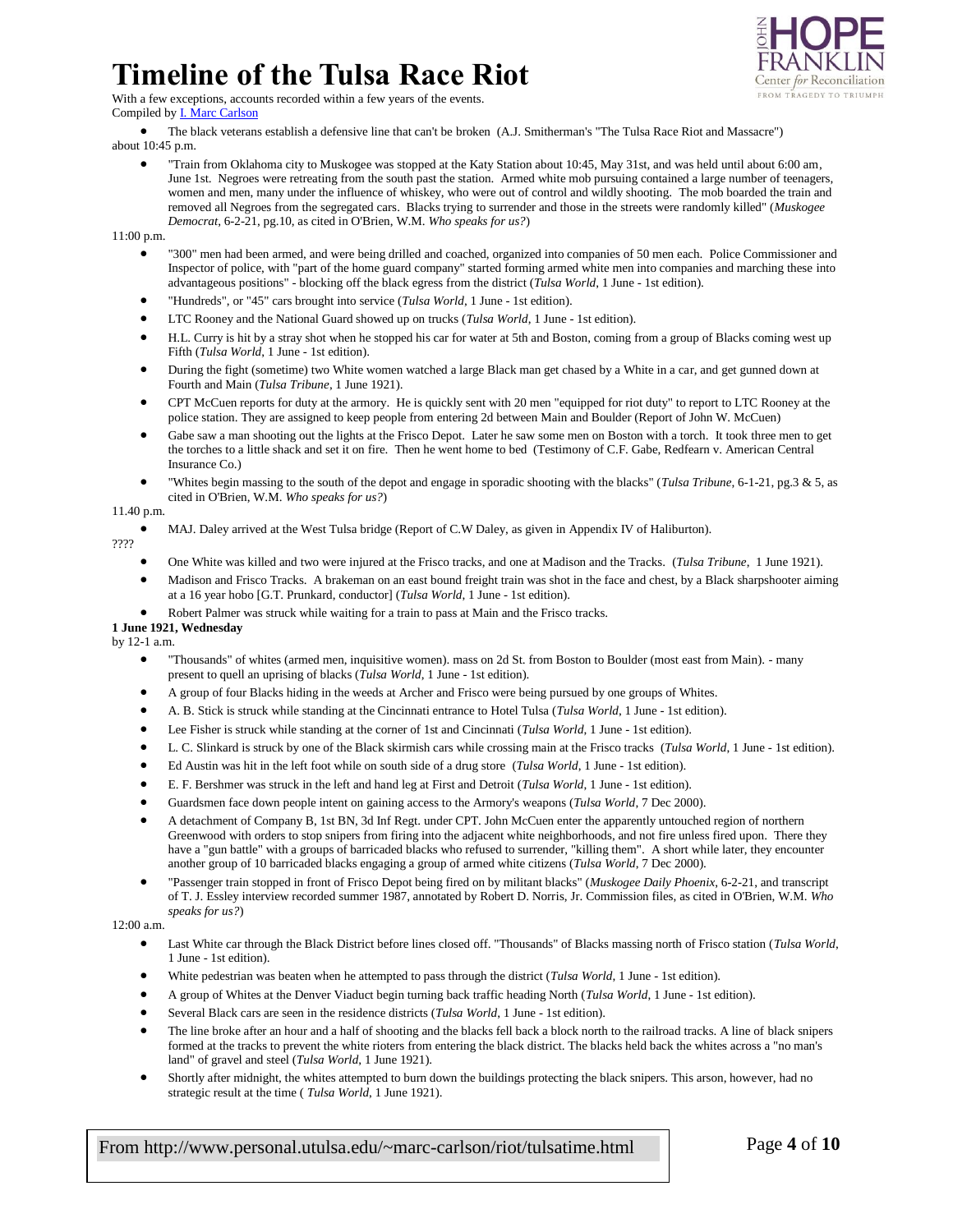

With a few exceptions, accounts recorded within a few years of the events. Compiled by **I. Marc Carlson** 

12.05 a.m.

- MAJ. Daley arrived at the courthouse, there were 2-300 armed men there. He picked a half dozen ex-military men to serve as his assistants, and ordered that all men under 21 should be disarmed (Report of C.W Daley, as given in Appendix IV of Haliburton). He then reported to LTC Rooney on 2d St. he is ordered to organize the automobile patrols and to assume charge of the men at the Courthouse (Report of C.W Daley, as given in Appendix IV of Haliburton).
- MAJ. Daley ordered the men at 2d and Main that if they were to remain, they must abide by instructions rather than running wild. These were split into units of 12-30, under the command of an ex-service man (Report of C.W Daley, as given in Appendix IV of Haliburton).

12.00-2.00 a.m.

- "City is generally Quiet" (*Tulsa World*, 1 June 1st edition).
- the battleground fell relatively silent, disturbed only by the occasional, sporadic gunfire from one side or another.28 No record exists of any moves made, by either side, to establish mutual, peaceful communication.
- MAJ. Daley's automobile patrols were sent to pick up all the blacks on the streets, and in servants quarters to keep any from damaging the homes of the white population.

c. 12.30 a.m.

 Frisco Station: after an attack from blacks at 2d and Cincinnati, whites hit an unidentified white pedestrian, shot 25 times (*Tulsa World*, 1 June - 1st edition).

12.35 a.m.

 MAJ. Kirkpatrick got a hold of GEN. Barrett and the Governor on the phone, and was instructed to prepare and send a telegram to the Governor asking the local National Guard to be called out officially. This must be signed by the Sheriff, the Police Chief and a District Judge (Report of Byron Kirkpatrick, as given in Appendix IV of Haliburton).

????

- MAJ. Bell sends four men and a non-commissioned officer to Public Service Co.'s plant on W 1st St., and a similar unit to the the Water Works on Sand Springs Rd. (Report of James Bell, as given in Appendix IV of Haliburton).
- MAJ. Bell sends a squad under SGT Hastings of B Company to the Sand Springs substation on Archer between Boston and Cincinnati to restore power. Snipers wounded SGT Hastings (Report of James Bell, as given in Appendix IV of Haliburton).
- LTC Rooney takes CPT McCuen and his men to Elgin and Detroit on the Service Company Truck, they advanced east two blocks, taking a few prisoners. While surrounded by blacks near the Gurley Hotel on Greenwood, SGT Hastings was wounded by in the scalp by a rifle (Report of John W. McCuen)
- B Co. falls back to Detroit to establish a base line, and await reinforcements. They form a skirmish line on Detroit (with right flank on Archer, and left flank between Brady and Cameron, moving north and south continuously between Archer and Cameron. They evacuate prisoners from houses and out buildings and turn them over to police cars standing by (Report of John W. McCuen)



c 1.00 a.m.

- Last of the Black Skirmish cars was driven from the street (*Tulsa World*, 1 June 1st edition).
- 12 Blacks had been arrested by White Skirmish cars, and taken to City Jail (*Tulsa World*, 1 June 1st edition).
- A group of 30 Negroes were pushed back from 2d and Cincinnati (*Tulsa World*, 1 June 1st edition).
- Major Daley turns over to LTC Rooney a "machine gun" (later described as 'not in repair' and capable of only firing as a single shot piece)., with one belt of ammunition in front of the police station. This is mounted on the Service Company's truck. [The implication

From http://www.personal.utulsa.edu/~marc-carlson/riot/tulsatime.html Page **5** of **10**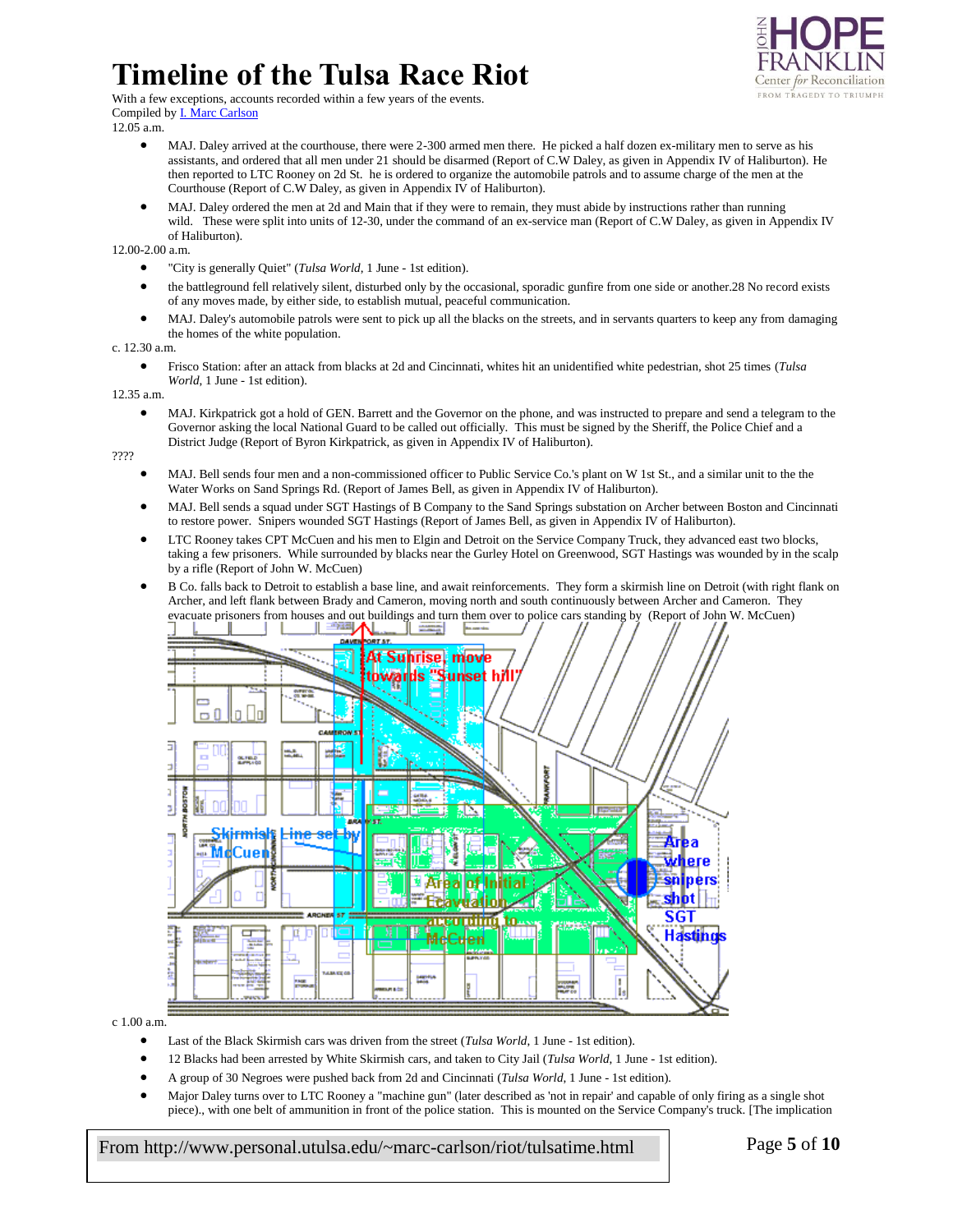

With a few exceptions, accounts recorded within a few years of the events. Compiled by **I. Marc Carlson** 

is that it was the Police Departments (The local National Guard units vehemently have maintained that **their** two Machine Guns never left the armory -- although there is a photograph in Halliburton, and two different photos in Hower, of a Browning M1917 watercooled light machine gun set on a tripod on the back of a truck, with people in Army uniforms around it). McCuen describes it as belonging to a veteran who brought it back from Germany as a souvenier] exCPT Wheeler, LT Wood, and several volunteers and enlisted to operate the weapon (Report of LTC Rooney, as given in Appendix IV of Haliburton).

- A "machine gun squad" on a truck went to turn back rumored reinforcements from Muskogee (*Tulsa World*, 1 June 1st edition).
- Drove to N. Detroit, and deployed about 60 men N-S on Detroit and Brady. These were then marched up to Standpipe hill, as a skirmish line. The truck followed along. Whole area was lit by burning frame buildings. The unit is only fired upon from the east (Report of LTC Rooney, as given in Appendix IV of Haliburton).

1.15 a.m.

- MAJ. Kirkpatrick communicated with GEN. Barrett again, keeping him apprised of the situation (Report of Byron Kirkpatrick, as given in Appendix IV of Haliburton).
- A Machine Gun was "produced" and place in the rear of a truck with three experienced gunners and LT Ernest Wood, and six men at the front of the truck under LTC Rooney and so equipped, was ordered to different parts of the city (Report of Frank Van Voorhis, as given in Appendix IV of Haliburton).

1.30 a.m.

 500 Whites exchanged shots with a force of Blacks who were firing from a "two story shack" on Boston between the Tracks and Archer (*Tulsa Tribune*, 1 June 1921). 4 Blacks were killed, although only two bodies were found. One White was slightly wounded (*Tulsa Tribune*, 1 June 1921). Those "shacks" catch fire, and the fire department is not allowed to put them out (*Tulsa Tribune*, 1 June 1921).

1.46 a.m.

Telegram is received by the Governor (Report of Byron Kirkpatrick, as given in Appendix IV of Haliburton).

c. 2.00 a.m.

- "Shacks" north side of tracks, on the east side of Boston were set on fire. The fire department was allowed to put out this fire (?). (*Tulsa World*, 1 June - 1st edition). The fire eventually burned themselves out (*Tulsa World*, 1 June - 2nd edition). The fire department is called, but is fired upon, either by blacks (Report of C.W Daley, as given in Appendix IV of Haliburton), or by whites (Black Survivor accounts?).
- Sheriff McCullough signed telegram requesting outside help (*Tulsa World*, 1 June 1st edition).
- Former Lt. Demerkel complained to the *World* offices that he had been refused weapons at the Guard armory (*Tulsa World*, 1 June 1st edition).
- The whites stop attacking the black defensive line, and start planning the massacre (A.J. Smitherman's "The Tulsa Race Riot and Massacre")

2.15 a.m.

 MAJ. Kirkpatrick is officially notified that B Company and the Service Company have been called out (Report of Byron Kirkpatrick, as given in Appendix IV of Haliburton).

2.30 a.m.

- MAJ. Daley notes that there were over a hundred car squads, many of which were detailed to watch the roads to guard against the rumored Black reinforcements from other towns (Report of C.W Daley, as given in Appendix IV of Haliburton).
- Urgent message received that the Midland Valley train had been commandeered by 500 Negroes from Muskogee, and Rooney went to organize a patrol to meet it. Rooney and Daily went to Midland Valley station, leaving Lt. Wood in command of the Service Co., Detachment, and CPT. McCuen in charge of them. CPT. Van Voorhis returned to armory. Then Rooney returned to the Skirmish Line on Standpipe Hill (Report of LTC Rooney, as given in Appendix IV of Haliburton).
- Before they leave for the MV Depot, a Guard line on Boston Ave and Brady is established, with the Service truck (Report of C.W Daley, as given in Appendix IV of Haliburton).
- LTC Rooney and MAJ. Daley assemble a company of ex-service men under the command of a Mr.Kinney, to set up at the MV Depot. The arriving train is just a freight train (possibly the one that was fired on at Madison and the Frisco tracks) (Report of C.W Daley, as given in Appendix IV of Haliburton).
- the battle increased in intensity as the whites tried to weaken the black's defenses and push across the rail-yard. They were pushed back by the black defenders who were now joined by other blacks coming to defend their homes from an invasion of their district by the whites.32
- A short time after this, Lt. Wood was informed that white residences on Sunset Hill were being fired upon from black settlement further to the North and North East (Report of LTC Rooney, as given in Appendix IV of Haliburton).
- CPT. McCuen and Lt. Wood decided to set up an emplacement on Sunset Hill as a demonstration (Later they swear that it couldn't have been fired more than about 20 times, and wasn't fired by their commands). (Report of LTC Rooney, as given in Appendix IV of Haliburton).

3.00 a.m.

- The residence at the north end of the block [Mrs. Fannie Dingo #33?] catches fire. 6 Negroes who were firing on the Whites from this residence try to escape - 5 are killed [This may be where the story of burning five people alive comes from] (*Tulsa World*, 1 June - 2nd edition).
- Whites at Archer and Boston begin to push east down Archer towards Cincinnati, in the face of fire from the defenders (*Tulsa World*, 1 June - 2nd edition).
- LTC Rooney ordered CPT. Van Voorhis to accompany him and his detail up to Stand Pipe Hill. On the way, they found men detailed on North Detroit, arming and arresting Blacks and sending them to the Convention Hall, and by Police Cars and Trucks (Report of

From http://www.personal.utulsa.edu/~marc-carlson/riot/tulsatime.html Page **6** of **10**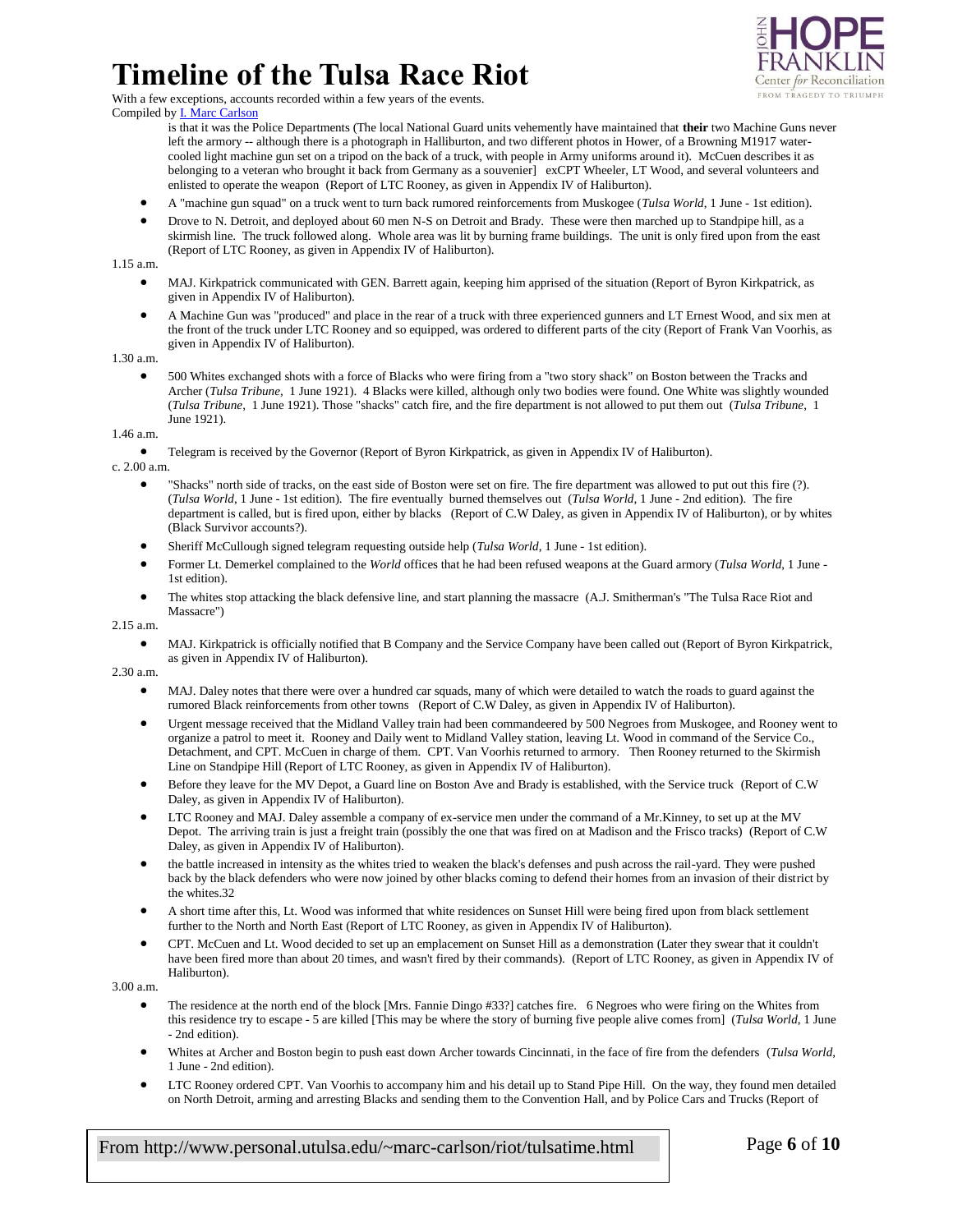

With a few exceptions, accounts recorded within a few years of the events.

Compiled b[y I. Marc Carlson](mailto:marc-carlson@utulsa.edu)

Frank Van Voorhis, as given in Appendix IV of Haliburton). At Cameron St, they encountered snipers in the belfry of a "large brick Negro church", which were silenced by return fire (Report of Frank Van Voorhis, as given in Appendix IV of Haliburton).

3.15 a.m.

- Fire on North Boston is put out by the Fire Department, surrounded by MAJ. Daley's troops (Report of C.W Daley, as given in Appendix IV of Haliburton).
- At this time, heavy firing has begun at the Frisco Depot. There MAJ. Daley found a large groups of whites firing into the Black area. He enlists 20 volunteers to help contain the men in a triangular formation, from Boston, to the end of the Frisco Platform at Cincinnati, then back across the tracks. He then returned to the Police Station (Report of C.W Daley, as given in Appendix IV of Haliburton).

4.00 a.m.

- *Tulsa World* 1st edition printed. "2 dead Negroes at the Frisco Depot" (*Tulsa World*, 1 June 1st edition).
- Cleaver and two others leave the Courthouse and head back down to Greenwood. They are stopped by several cars with whites, and are told that if they head back across the tracks they will be killed (Testimony of Barney Cleaver, Redfearn v. American Central Insurance Co.). At Greenwood, he meets 15-20 armed blacks where he gets called a "white man lover"; he heard no shooting, but saw a number of armed individuals. He went home (Testimony of Barney Cleaver, Redfearn v. American Central Insurance Co.)

4.45 a.m.

 Rooney's people claimed to have received fire from the tower of the "new brick Negro church" just prior to day break (Report of LTC Rooney, as given in Appendix IV of Haliburton).

*Sunrise* (4.47 a.m.). (*American Ephemeris and Nautical Almanac*, 1921. Note: Pre-dawn twilight is from 4.21-6.09. Sunrise is from 6.09-6.12, and is the sun actually appearing on the horizon and rising above it. Therefore items said to have happened at "sunrise" cover about a two hour period.).

- Three other Black bodies were lying near the Depot. Two have been removed [These are probably the same as the bodies mentioned at 4:00 a.m. ] (*Tulsa World*, 1 June - 2nd edition).
- The body of a dead black is dragged through the business district behind a car (*Tulsa World*, 1 June 2nd edition).
- An unverified report of three Frisco switchman and a Fireman being shot to death by Blacks because the Whites refused to haul them out of town [probably a rumor] (*Tulsa World*, 1 June - 2nd edition).
- About 5.00 "scores of Whites in cars" moved in north at Standpipe Hill, encircling the district. Fighting is particularly heavy on the south side of Sunset (*Tulsa Tribune*, 1 June 1921).
- At daybreak, the loosely organized army of white rioters entered the black district in two movements. The first movement was a push from the south that came across the rail-yard, covered by white snipers. According to one witness, there was a machine gun atop the granary tower that covered this southern push as well. (Parrish) This push moved through the business district, and into the neighborhood, looting and burning.(Parrish) The second front attacked from the north down Standpipe Hill. A machine gun on the hilltop covered this attacking force. This second front ran into, and through, crowds of black refugees who were fleeing from their homes.(Parrish) Whites in spotter planes oversaw the entire battle. These planes, with no known official authority, were used to locate pockets of black resistance for the white ground forces.(Parrish)Eyewitness reported outrages committed by whites as the white belligerents swept over the district. Most of these reports involved the murder of blacks who had surrendered or were obviously nonhostile or ...
- A three hour engagement is ended by twenty minutes of machine gun fire from two machine guns. The blacks hoisted a white flag, which was a signal for the whites to invade (*Tulsa Tribune*, 1 June 1921).
- There is a report of a white policeman trying to stop the white invaders at daybreak from crossing the rail-line (*Tulsa Tribune*, 1 June 1921; *Tulsa World*, 19 July 1921).
- The machine gun on Sunset Hill is fired a few times to the northeast, where there were Blacks firing on the hill. After a few rounds of fire, the Blacks surrendered, after which the machine gun ceased firing (Report of LTC Rooney, as given in Appendix IV of Haliburton).
- A National Guard captain was shot while trying to stop the whites atop Standpipe Hill from machine-gunning refugees (Captain Edward Wheeler of the Oklahoma National Guard was in charge of the machine gun mounted on Standpipe Hill. When he saw that the gun was being used to fire on refugees instead of any rioters, he ordered that it be stopped. A young white boy called CPT. Wheeler a "nigger lover" and shot the captain in the stomach with a shotgun. *Tulsa World*, 15 July 1921; Gill, 48).

5:00 a.m.

- 500 Whites around Frisco Depot are fighting with several Blacks firing from housetops. 3 Blacks are killed in a short period of time (one on top of 2 story brick building - the other two were hiding on Archer). (*Tulsa World*, 1 June - 2nd edition; *Tulsa Tribune*, 1 June 1921).
- GEN. Barrett and his troops leave Oklahoma City on a special train (Report of Byron Kirkpatrick, as given in Appendix IV of Haliburton).
- Gabe hears the whistle blow, and shooting take up all over town (Testimony of C.F. Gabe, Redfearn v. American Central Insurance Co.)
- The whistle blew and the shooting started (Testimony of Barney Cleaver, Redfearn v. American Central Insurance Co.) People began shooting out of the Masons and Oddfellows hall, one man is shot out of a window and hits the sidewalk (Testimony of Barney Cleaver, Redfearn v. American Central Insurance Co.) This shooting lasted not more than about a half hour, and only after the whistle blew (Testimony of Barney Cleaver, Redfearn v. American Central Insurance Co.)
- "Three long whistle blasts" (A.J. Smitherman's "The Tulsa Race Riot and Massacre")

5.30 a.m.

Death list is estimated at 15, with only two unidentified Whites (*Tulsa World*, 1 June - 2nd edition).

From http://www.personal.utulsa.edu/~marc-carlson/riot/tulsatime.html Page **7** of **10**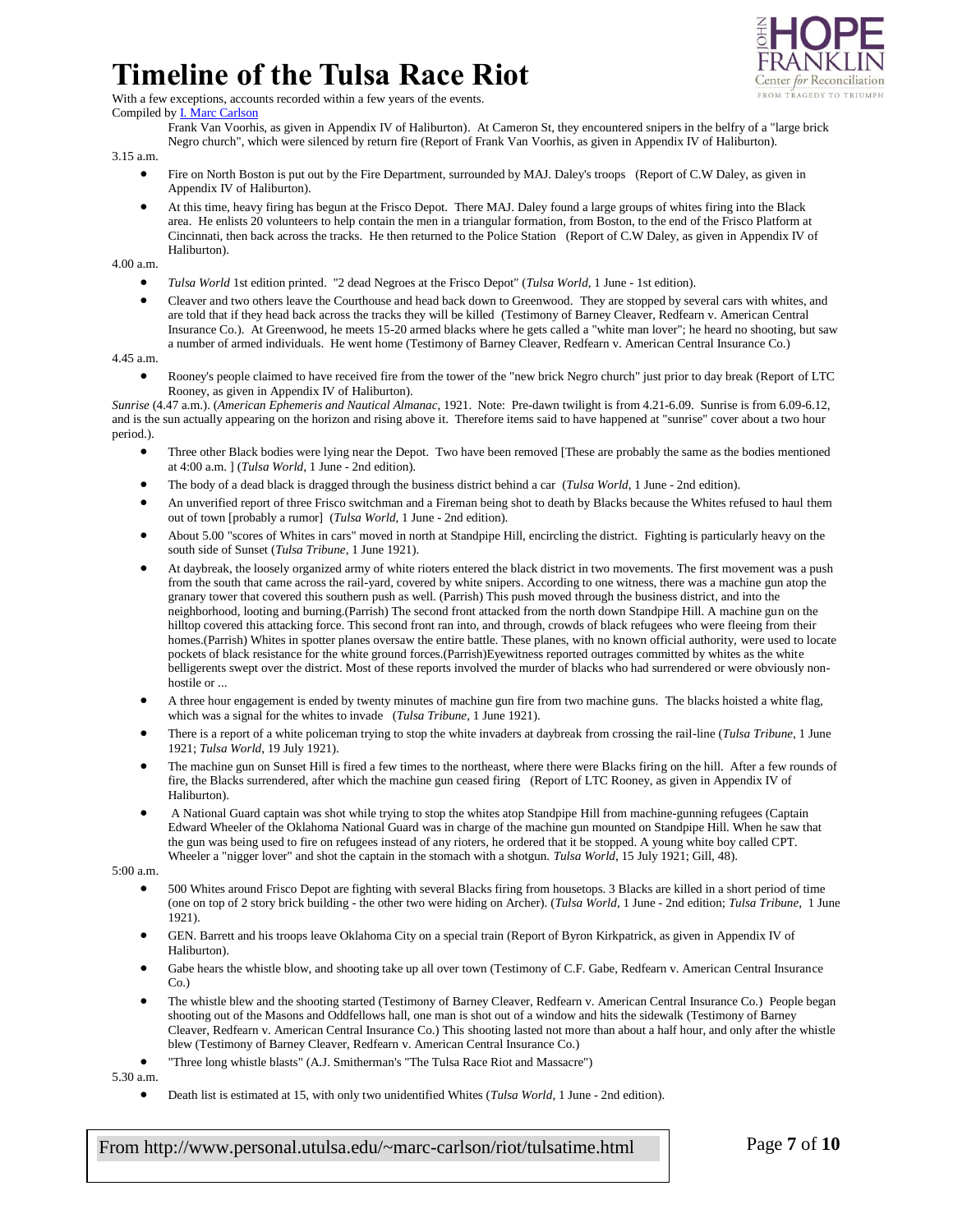

With a few exceptions, accounts recorded within a few years of the events.

Compiled b[y I. Marc Carlson](mailto:marc-carlson@utulsa.edu)

"More than a dozen" dead blacks are reported lying in in the street (*Tulsa World*, 1 June - 2nd edition).

5.45 a.m.

- With 6 spotter planes in the air, armed Whites are moving into "Little Africa", bands of riflemen at Elgin and Archer (*Tulsa World*, 1 June - 2nd edition).
- A Black home at Elgin and Archer is burning (*Tulsa World*, 1 June 2nd edition).

6.00 a.m.

- *World* 2d edition published.
- The Fire spreads north of Archer into the N. Greenwood Business district (*Tulsa Tribune*, 1 June 1921).
- The 6 a.m. Katy train from Tulsa to Muskogee doesn't leave (*Tulsa Tribune*, 1 June 1921).
- Gabe's house (422 Easton) is fired into, and he went to the door -- he encounters several white men who are getting shot at, and sees a low flying airplane, also shot at. He is rounded up and sent to the Convention Hall (Testimony of C.F. Gabe, Redfearn v. American Central Insurance Co.)

6.30 a.m.

- CPT. Van Voorhis left CPT. McCuen and 1LT Wood in command with orders not to fire unless fired upon, and went back to the Armory to eat and get reinforcements (Report of Frank Van Voorhis, as given in Appendix IV of Haliburton).
- One dead and two wounded Blacks are brought to the Convention Center, and tossed on the floor (*Tulsa Tribune*, 1 June 1921).

6.45 a.m.

- "Two thousand" Blacks are fleeing town to the north (*Tulsa World*, 1 June 3rd edition).
- Blacks start being sent to Convention center (*Tulsa World*, 1 June 3rd edition).
- Six badly wounded Blacks are among those taken to Police station (*Tulsa World*, 1 June 3rd edition).
- Fires are started along Archer (*Tulsa Tribune*, 1 June 1921).

6.55-7.15

 Men wounded by Black sharpshooters in "Black Belt" are taken to Hospitals. Three die in ambulance on way (*Tulsa World*, 1 June - 3rd edition).

about 7 a.m.

- Lt. Roy Dunlap is notified to hold his FA Battery in readiness (Report of Roy Dunlap, as given in Appendix IV of Haliburton).
- Photographs show crowds on 1st street and across the tracks. Archer from Cincinnati to the east is on fire. The body on the tracks has his first picture taken about this time (timing based on shadows in the photos).

about 7.30

- *World* 3rd edition published.
- Everything on Archer from Boston east to Elgin is on fire. The fire department says "the mob" shoots at them when they try to put out the fire (*Tulsa Tribune*, 1 June 1921).
- About 50% of Dunlap's FA Battery reports for duty, are issued arms and ammunition, and are detailed to sentry duty at the Armory and at various points around the city (Report of Roy Dunlap, as given in Appendix IV of Haliburton).
- CPT. Van Voorhis, with six men, went to the brick kiln, and proceeded east on Cameron, looking for sign of his men. Not finding them, they proceeded on to Greenwood, then North on Greenwood. After three blocks, encountered a number of refugees. He had them stop, mad certain they were unarmed and placed them under a guard of two people, while he went on further. A few blocks, they encountered more armed Blacks who were disarmed and taken into custody. he sent his men on in different directions to search houses for more Blacks and weapons. They had about 20-30 prisoners when white civilians on Sunset Hill opened fire on them, and forced them to run them south and hide them behind a concrete building. Eventually the firing stopped and he could run his prisoners south on Greenwood, until they were safe. Then he turned the 35-40 prisoners over to the Deputies, to be taken to Police headquarters (Report of Frank Van Voorhis, as given in Appendix IV of Haliburton).
- After this, CPT. Van Voorhis and his six men marched up Greenwood three blocks, then turned left up Sunset Hill (up Independence?). 2/3rds of the way up the hill they were fired upon by Blacks to the north (wounding SGTs Stone and Sanders). They made it to the machine gun position on the crest of Sunset Hill. He sent CPT. McCuen and his men to get the White civilians to the NE of them to stop firing on the Blacks (Report of Frank Van Voorhis, as given in Appendix IV of Haliburton).
- Gabe sees Gurley's building on fire (Testimony of C.F. Gabe, Redfearn v. American Central Insurance Co.)
- Photographs show the Woods Building being looted and intact at this time, although much the the east side of Greenwood has been consumed and is collapsing (timing based on shadows in the photos).

8.00 a.m

- CPT. Van Voorhis took his men down to Davenport, and began to move back up the street collecting the inhabitants. A receiving point for prisoners was established at Greenwood and Davenport, and from there, moved up Greenwood again. A doctor named Charles Wickham helped them to get the other Blacks to surrender. He sent a detail north to the Park since he had been informed of a number of Blacks gathered there. Between the two details they gathered about 330 people and took them to the Convention Center (Report of Frank Van Voorhis, as given in Appendix IV of Haliburton).
- About this time, Ernest Austin is shot through the chest. He had stopped in his drive to work to look at the smoke when a stray bullet hit him (Obit notice in local NY newspaper, aft 9 June).
- "After daylight" (McCuen estimates about 8 or 9 am), Co. B moves up to Sunset Hill to stop blacks from firing into the white homes on Sunset from their "settlement" to the NE. The move up the crest of Sunset hill, then a little further north to the "military crest" where his men have to lie down because of the intensity of the fire from the black skirmish line at the base of the hill to the NE among the outbuildings (Report of John W. McCuen)

From http://www.personal.utulsa.edu/~marc-carlson/riot/tulsatime.html Page **8** of **10**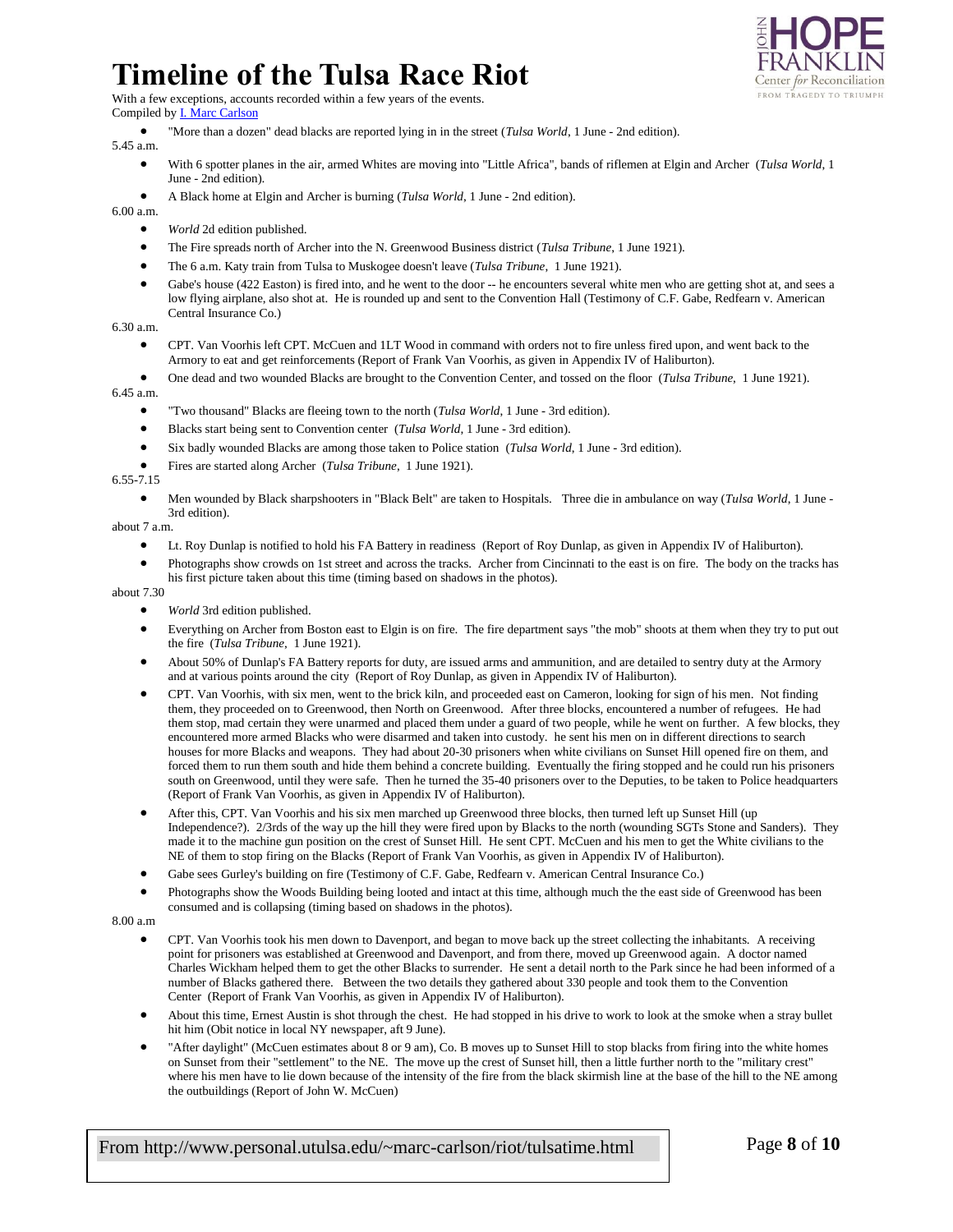

With a few exceptions, accounts recorded within a few years of the events. Compiled b[y I. Marc Carlson](mailto:marc-carlson@utulsa.edu)

 Redfearn returned to Greenwood. Although he says they are the 'west' side of the street, he identifies the Woods Building, and the Phillips building as being on fire, and Cherry's 'place' and maybe one other on the west side were on fire. Neither the Dixie Theater nor the Redwing Hotel were on fire at that time. (Testimony of William Redfearn, Redfearn v. American Central Insurance Co.)



8.25

- The Midland Valley passenger train no.6 is held up in Sperry, rather than continue on to Tulsa (*Tulsa Tribune*, 1 June 1921).
- After about 20 minutes of "fire at will", the blacks at the base of Sunset hill pull back to the NE. McCuen's men move forward. Company B moves North, while the Service Company moves to the NE (Report of John W. McCuen)

8.30

- Fighting at the Church, allegedly leaving 50-60 dead (*Tulsa Tribune*, 1 June 1921).
- McCuen's company received a little opposition about halfway through the settlement "Some negroes refused to stop firing and had to be killed" (Report of John W. McCuen)
- At the NE corner of the settlement, more than 10 blacks had barricaded themselves in a concrete store. Several whites and blacks were injured or killed in stiff fighting. They arrested many blacks and sent them under guard to the Convention Center (Report of John W. McCuen).

9.00

- A detachment of Company B, 1st BN, 3d Inf Regt. under CPT. John McCuen enter the apparently untouched region of northern Greenwood with orders to stop snipers from firing into the adjacent white neighborhoods, and not fire unless fired upon. There they have a "gun battle" with a groups of barricaded blacks who refused to surrender, "killing them". A short while later, they encounter another group of 10 barricaded blacks engaging a group of armed white citizens (*Tulsa World*, 7 Dec 2000, describing the incidents in the Report of John W. McCuen).
- CPT. Van Voorhis returned to Greenwood and gathered more prisoners, taking them to McNulty park, since the Convention Center was full (Report of Frank Van Voorhis, as given in Appendix IV of Haliburton).
- Between 8 & 9 a.m. Redfearn returned to Greenwood, and saw the fire almost entirely of the west side of Greenwood and about half of the east side between Archer and Cameron were on fire. He left before the Redwing was totally destroyed by fire. He originally claimed to have seen people break open the front doors of buildings on Greenwood (testimony given to the Fire Marshal on 3 June - later repudiated (Testimony of William Redfearn, Redfearn v. American Central Insurance Co.))
- Cleaver notes his house (508 N. Greenwood) is burning and his stuff had been looted. About that time the Gurley Hotel and Redwing were threatened by fire, although the fire was mostly on the east side of the street (Testimony of Barney Cleaver, Redfearn v. American Central Insurance Co.)
- A photograph of the National Guard truck with the machine gun is taken on 2nd st (timing based on shadows in the photo).
- Photographs of prisoners marched into the Convention Hall are taken over the next hour, based on shadows.
- Photos of the looting and burning along North Detroit taken about this time, based on the shadows.
- 9.05

Midland train to Muskogee doesn't leave on time (*Tulsa Tribune*, 1 June 1921).

### 9.15 a.m. 9.30

- GEN. Barrett and his troops arrive in Tulsa (Report of Byron Kirkpatrick, as given in Appendix IV of Haliburton).
- National Guard train arrives from OKLAHOMA CITY (*Tulsa World*, 1 June 4th edition). Their first goal is to disarm the armed whites (*Tulsa World*, 1 June - 4th edition).
	- Fires along the Black Belt are uncontrollable (*Tulsa World*, 1 June 4th edition).
	- By this time, most of the residences are empty, except for a few Blacks who are being ousted in a house to house search (*Tulsa World*, 1 June - 4th edition).
	- The firing, although continuous (until 11. am) begins to diminish about this time, although interspersed with explosions as the fires reach ammunition stores (Report of John W. McCuen).

From http://www.personal.utulsa.edu/~marc-carlson/riot/tulsatime.html Page **9** of **10**